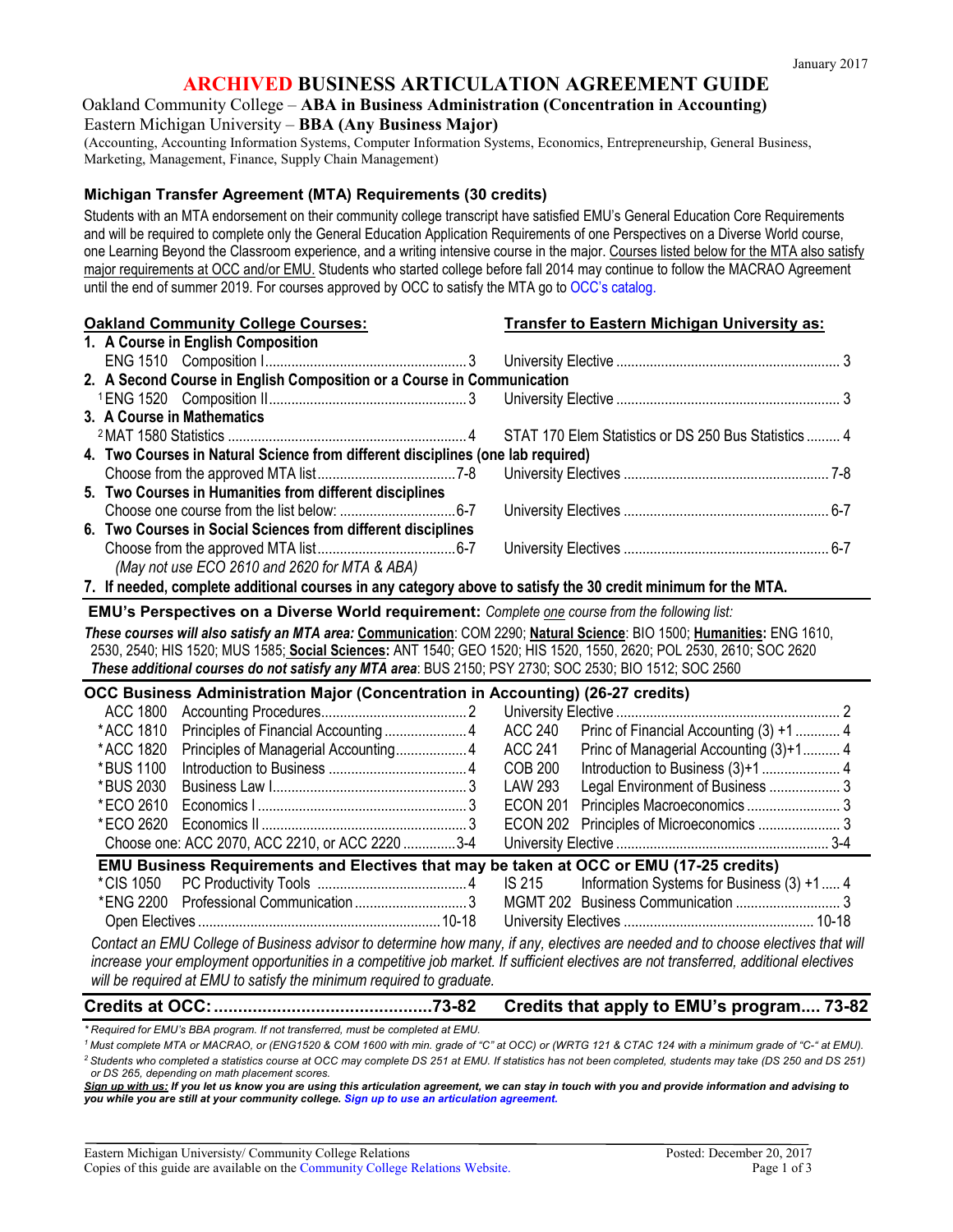## **ARCHIVED BUSINESS ARTICULATION AGREEMENT GUIDE**

Oakland Community College – **ABA in Business Administration (Concentration in Accounting)**

Eastern Michigan University – **BBA (Any Business Major)**

(Accounting, Accounting Information Systems, Computer Information Systems, Economics, Entrepreneurship, General Business, Marketing, Management, Finance, Supply Chain Management)

### **Major Requirements (42-51 credits)**

#### **Business Core (18 credits)**

| <sup>1</sup> DS 265 Bus Statistics or (DS 251) or (DS 250 & 251) 3 |  |
|--------------------------------------------------------------------|--|
|                                                                    |  |
| MGMT 386 Organizational Behavior and Theory 3                      |  |
|                                                                    |  |
|                                                                    |  |
| OM 374 Introduction to Operations Management 3                     |  |

## **Discipline Requirements (24-33 credits)**

Students may complete discipline requirements in any of the following areas: Accounting, accounting information systems, computer information systems, economics, entrepreneurship, general business, marketing, management, finance, supply chain management

**Note:** Each student must complete a writing intensive course as part of the major. Consult your advisor for course options.

| <b>LBC Requirement</b>                                 | $(0-3 \text{ credits})$ |
|--------------------------------------------------------|-------------------------|
| One Learning Beyond the Classroom (LBC) course or      |                         |
| noncredit experience must be completed at EMU. Consult |                         |
| College of Business advisor for course options.        |                         |
|                                                        |                         |
|                                                        |                         |
| *Minimum Credits to Graduate:124                       |                         |

#### *Sample Sequences for completing the program:*

*Students following this agreement have the option of selecting any of the following disciplines to complete the BBA: accounting, accounting information systems, computer information systems, economics, entrepreneurship, general business, marketing, management, finance, or supply chain management. The recommended course sequence for each discipline can be obtained from the [COB Advising Center.](http://www.emich.edu/cob/students/advisors/undergraduate.php)*

| <b>Fall Semester</b>                                 | $(15 \text{ credits})$  |
|------------------------------------------------------|-------------------------|
|                                                      |                         |
|                                                      |                         |
|                                                      |                         |
|                                                      |                         |
| <b>Winter Semester</b>                               | $(15 \text{ credits})$  |
|                                                      |                         |
| <b>Summer Semester</b>                               | $(12 \text{ credits})$  |
| MGMT 490 FS, online option, Concur Prereq: OM 374  3 |                         |
|                                                      |                         |
|                                                      |                         |
| <b>Fall Semester</b>                                 | $(0-9 \text{ credits})$ |
|                                                      |                         |

*<sup>1</sup> Required Business foundation course. Must be completed before formal admission to the BBA program. Students who completed a statistics course at OCC may complete DS 251 at EMU. If statistics has not been completed, students may take (DS 250 and DS 251) or DS 265, depending on math placement scores. See page 3 for admission requirements.*

*\*The minimum credits required to graduate is 124 but the total will vary depending on the business discipline completed at EMU and the program completed at OCC. If enough credits are not transferred, additional credits will need to be completed at EMU to satisfy the minimum required for graduation.* 

*Note: Choosing electives wisely will increase your employment opportunities in a competitive job market. The College of Business Advisor*  will assist you in choosing a minor, or selecting courses in an area such as: foreign languages, manufacturing, apparel merchandising, *health administration, hotel and restaurant management, political science/public administration, construction management, graphic design, professional writing, public relations, internships or cooperative education.*